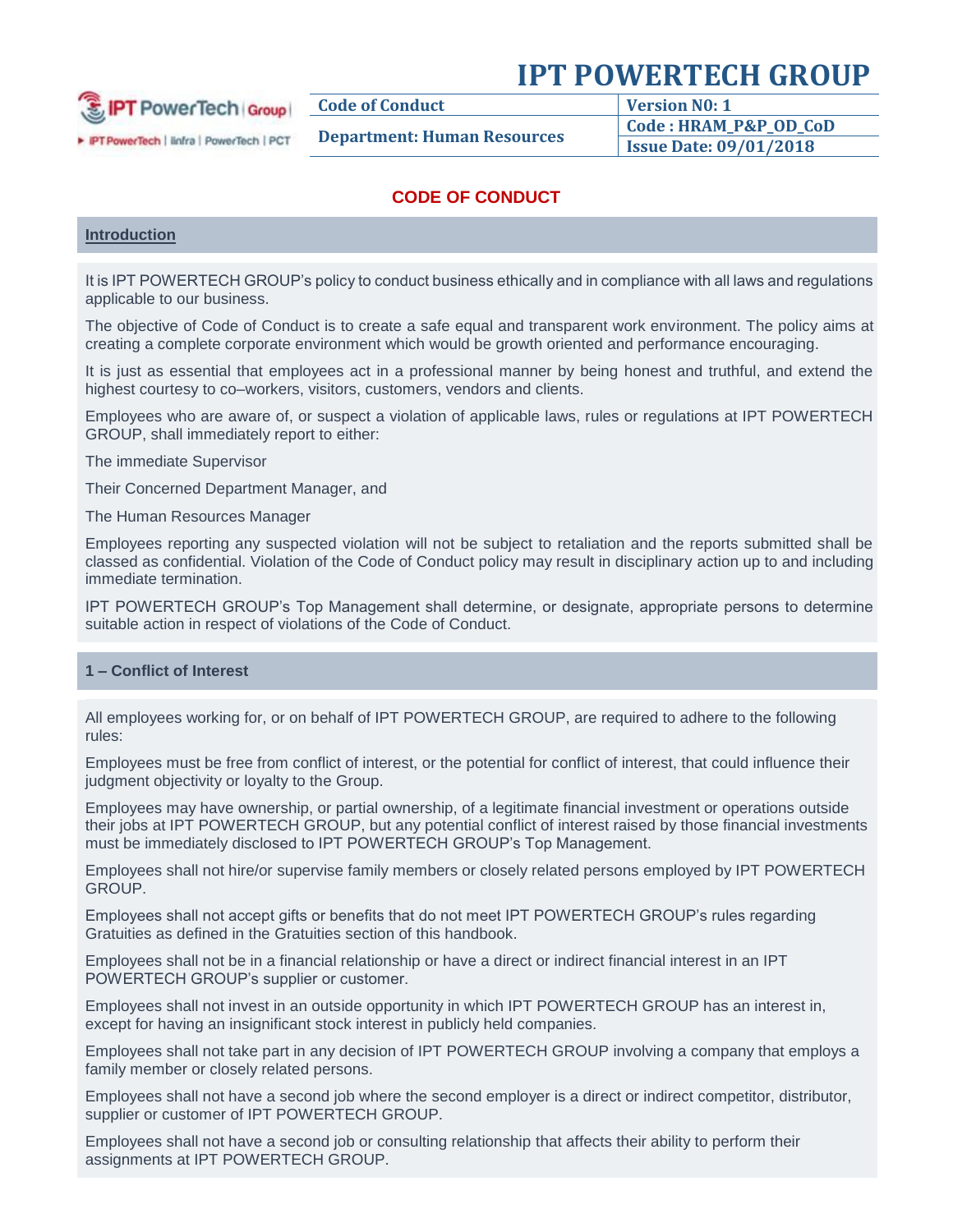| <b>E</b> IPT PowerTech Group<br>PTPowerTech   linfra   PowerTech   PCT | <b>Code of Conduct</b>             | <b>Version No: 1</b>          |
|------------------------------------------------------------------------|------------------------------------|-------------------------------|
|                                                                        | <b>Department: Human Resources</b> | Code: HRAM_P&P_OD_CoD         |
|                                                                        |                                    | <b>Issue Date: 09/01/2018</b> |

Employees shall not use non-public Information of IPT POWERTECH GROUP for their personal gain or advantage, or for the gain or advantage of another, including the purchase or sale of securities in a business that IPT POWERTECH GROUP is interested in acquiring, selling or otherwise establishing or terminating business relations with.

Employees shall not Personally receive any amount of cash or gifts including discounts on merchandise, from any customer of or supplier of goods or services to IPT POWERTECH GROUP. This includes borrowing from third parties (other than banks) who have business relationships with the Company.

Other than those circumstances covered by the improper payment section of this Code, this conflict of interest policy does not prevent you from receiving or giving reasonable business-related entertainment (e.g. dining or attending sport or social events) that is conducted in the best interest of IPT POWERTECH GROUP and does not influence business related decisions to the detriment of the Group.

Employees are responsible for ensuring avoiding conflicts of interest. If an employee is unsure whether an action might create a conflict of interest, or if he/she is involved in a conflict of interest, he/she must discuss the situation with their manager to prevent a possible misunderstanding regarding your actions.

Employees shall request IPT POWERTECH GROUP's Top Management approval prior to receiving any personal honoraria for services they performed that are closely related to work.

IPT POWERTECH GROUP encourages service with constructive and legitimate not-profit organizations. Participation in civil affairs is encouraged as part of our commitment to community involvement. There are cases, however, in which some organizations have business relationships with IPT POWERTECH GROUP; therefore, any handling of confidential information might result in a conflict of interest. An employee's manager must be advised upon any potential conflict.

#### **2- Improper Payments**

In keeping with our high ethical standards, IPT POWERTECH GROUP will avoid problems associated with improper payments.

Therefore, employees must not give bribes, kickbacks or similar payments to any person or entity for the purpose of obtaining or retaining business for IPT POWERTECH GROUP or for any other reason relating to IPT POWERTECH GROUP's business.

In addition, nothing should be given, or promised to be given, which could be construed as improperly influencing the decision of government or political employees, officers or candidates. This prohibition also prevents the use of intermediaries to give, or promise to give, anything to such people on behalf of IPT POWERTECH GROUP or its employees.

## **3- Fraud and accurate records**

All IPT POWERTECH GROUP employees must be vigilant in identifying and reporting fraudulent activities or any suspicion that fraudulent activities exist.

Fraudulent activities are acts or omissions deliberately committed to gain personal advantage that cause loss or damage to IPT Powertech Group. They can include gaining advantage for others, not only for the person who carries out the fraud.

To maintain proper business practices and prevent fraudulent activities, IPT POWERTECH GROUP insists that precise and accurate company records and accounts are maintained. The information the company supplies to auditors, regulatory agencies or government bodies must be accurate, complete and not misleading. All IPT POWERTECH GROUP's accounting records, and the reports produced from those records, must be kept and presented in accordance with all applicable laws and relevant accounting standards.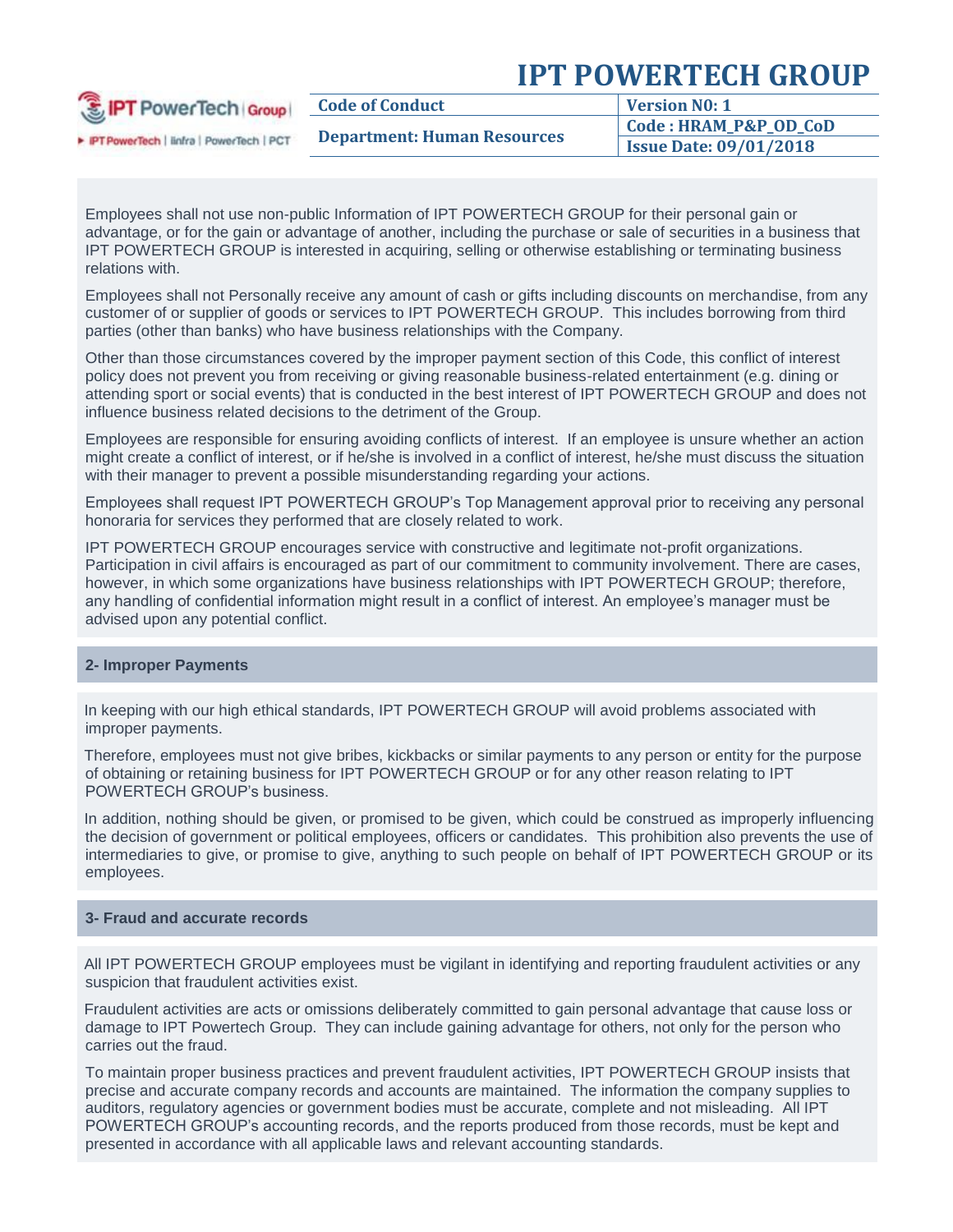| <b>E</b> IPT PowerTech Group            | <b>Code of Conduct</b>             | <b>Version No: 1</b>          |
|-----------------------------------------|------------------------------------|-------------------------------|
|                                         | <b>Department: Human Resources</b> | Code: HRAM_P&P_OD_CoD         |
| PT PowerTech   linfra   PowerTech   PCT |                                    | <b>Issue Date: 09/01/2018</b> |
|                                         |                                    |                               |

Records of gifts and entertainment received or given must be maintained with any related expenses fully documented and business purpose clearly stated. No undisclosed or assets of IPT POWERTECH GROUP may be maintained or established for any purpose and no more than one set of books shall be maintained. No false or artificial entries should be made in any accounts.

Any payments to staff accounts or otherwise received from IPT POWERTECH GROUP without prior notification to staff should be reported immediately to the Human Resources Manager. Details of payment should be requested for. Failure to do so will be considered as an act of fraud and conspiracy against IPT POWERTECH GROUP.

### **4- Confidentiality**

During the course of employment, employees may be disclosed with certain Technical and Business information of the Company as well as that of the Client. IPT POWERTECH GROUP places a high value on its confidential information. Confidential information means information not generally known to the public that is valuable and that, if disclosed inappropriately, could cause harm, damage, or other adverse consequences to our business.

This may include information about IPT POWERTECH GROUP, its employees, its customers, and other third parties with whom we deal.

Any disclosure of confidential business information will result to disciplinary action, up to and including termination of employment.

Employee will perform services for IPT POWERTECH GROUP which may require IPT POWERTECH GROUP to disclose confidential and proprietary information to Employee.

"Confidential Information" is any information of any kind, nature, or description concerning any matters affecting or relating to Employee's services for IPT POWERTECH GROUP, the business or operations of IPT POWERTECH GROUP, and/or the products, drawings, plans, processes, or other data of IPT POWERTECH GROUP. Accordingly, to protect the IPT POWERTECH GROUP "Confidential Information" that will be disclosed to Employee, the Employee agrees as follows:

Employee will hold the "Confidential Information" received from IPT POWERTECH GROUP in strict confidence and shall exercise a reasonable degree of care to prevent disclosure to others.

Employee will not disclose or divulge either directly or indirectly the "Confidential Information" to others unless first authorized to do so in writing by IPT POWERTECH GROUP.

Employee will not reproduce the "Confidential Information" nor use this information commercially or for any purpose other than the performance of his/her duties for IPT POWERTECH GROUP.

Employee will, upon the request or upon termination of his/her relationship with IPT POWERTECH GROUP, deliver to IPT POWERTECH GROUP any notes, documents, drawings, equipment, and materials received from IPT POWERTECH GROUP or originating from its activities for IPT POWERTECH GROUP.

IPT POWERTECH GROUP shall have the sole right to determine the treatment of any information that is part or project specific received from Employee, including the right to keep the same as a trade secret, to use and disclose the same without prior patent applications, to file copyright registrations in its own name or to follow any other procedure as IPT POWERTECH GROUP may deem appropriate.

IPT POWERTECH GROUP reserves the right to take disciplinary action, up to and including termination for violations of this Agreement.

Employee represents and warrants that it is not under any preexisting obligations inconsistent with the provisions of this Agreement.

**5 – Brand Protection**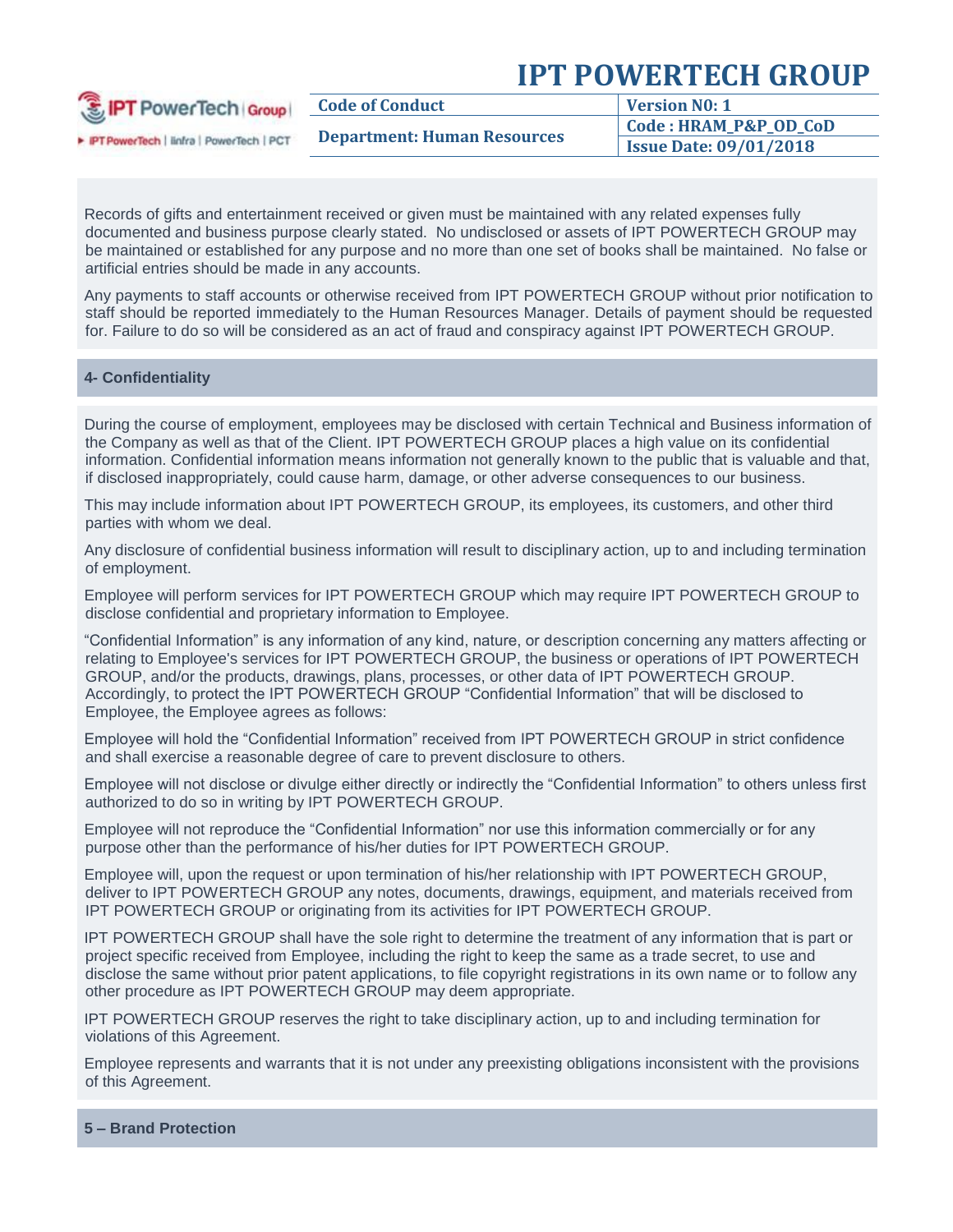| <b>B</b> IPT PowerTech Group            | <b>Code of Conduct</b>             | Version No: 1                 |
|-----------------------------------------|------------------------------------|-------------------------------|
|                                         | <b>Department: Human Resources</b> | Code : HRAM_P&P_OD_CoD        |
| PT PowerTech   linfra   PowerTech   PCT |                                    | <b>Issue Date: 09/01/2018</b> |

IPT POWERTECH GROUP considers the quality and protection of its brand to be of paramount importance and central to its success.

If employee is aware of any person or entity copying or exploiting any unique aspect of our brand you should immediately contact line manager.

### **6 – Appropriate Use of Corporate Resources**

Employees are responsible and accountable for the safeguarding of all IPT POWERTECH GROUP assets, materials and intellectual property, within their sphere of influence or area of responsibility, regardless of perceived or actual monetary value.

IPT POWERTECH GROUP reserves the right to recover the cost of lost or damaged material that was under the custody of the Employee, or to penalize Employees in accordance with the Lebanese Labor Law.

The use of IPT POWERTECH GROUP tools, material or equipment is restricted to use for official purposes only.

#### **7 – Conduct Towards Employees**

#### *1 – Health, Safety and Environment*

IPT POWERTECH GROUP is firmly committed to ensuring the health, safety and welfare of its employees, and each employee plays a critical role in ensuring the quality and safety of the working conditions at the company.

Therefore, all employees are expected to adopt a proactive, co-operative attitude towards the health and safety of all IPT POWERTECH GROUP employees, customers and suppliers, and others working at or visiting IPT POWERTECH GROUP property.

Staff members have the obligation to escalate to the HSE Manager and or the HR Manager, any health safety and environmental concerns that are observed on any of IPT POWERTECH GROUP's business locations.

In order to maintain a safe environment in the company, any individual using the company car of his personal car is expected to take all the necessary steps to avoid endangering himself and others while operating company or company-sponsored vehicles during working hours. To ensure proper application of this procedure, employees authorized to operate the car are expected to:

- Ensure that all the occupants, including himself/herself, wear seat belts when the vehicle is in operation

Ensure that the vehicle to which the employee is assigned is maintained in a safe driving condition

- Avoid using cellular phones (unless they are equipped with hands-free operations), personal listening devices, and conducting any other activities which may impede the driver's ability to focus on safely operating the vehicle while it is in motion

Refrain from giving the car to someone who is unauthorized to use it under any circumstances

Refrain from driving the car whilgee under the alcohol effect under any circumstances

#### *2 – Discrimination:*

IPT POWERTECH GROUP recognizes and encourages the uniqueness of individual contribution within its team.

In all aspects of employment, such as recruitment, compensation and benefits, training, promotion, transfer and termination, you are expected to treat individuals solely according to their abilities to meet job requirements without regard to factors such as race, religion, color, ethnic or national origin, age, disability, gender or marital status.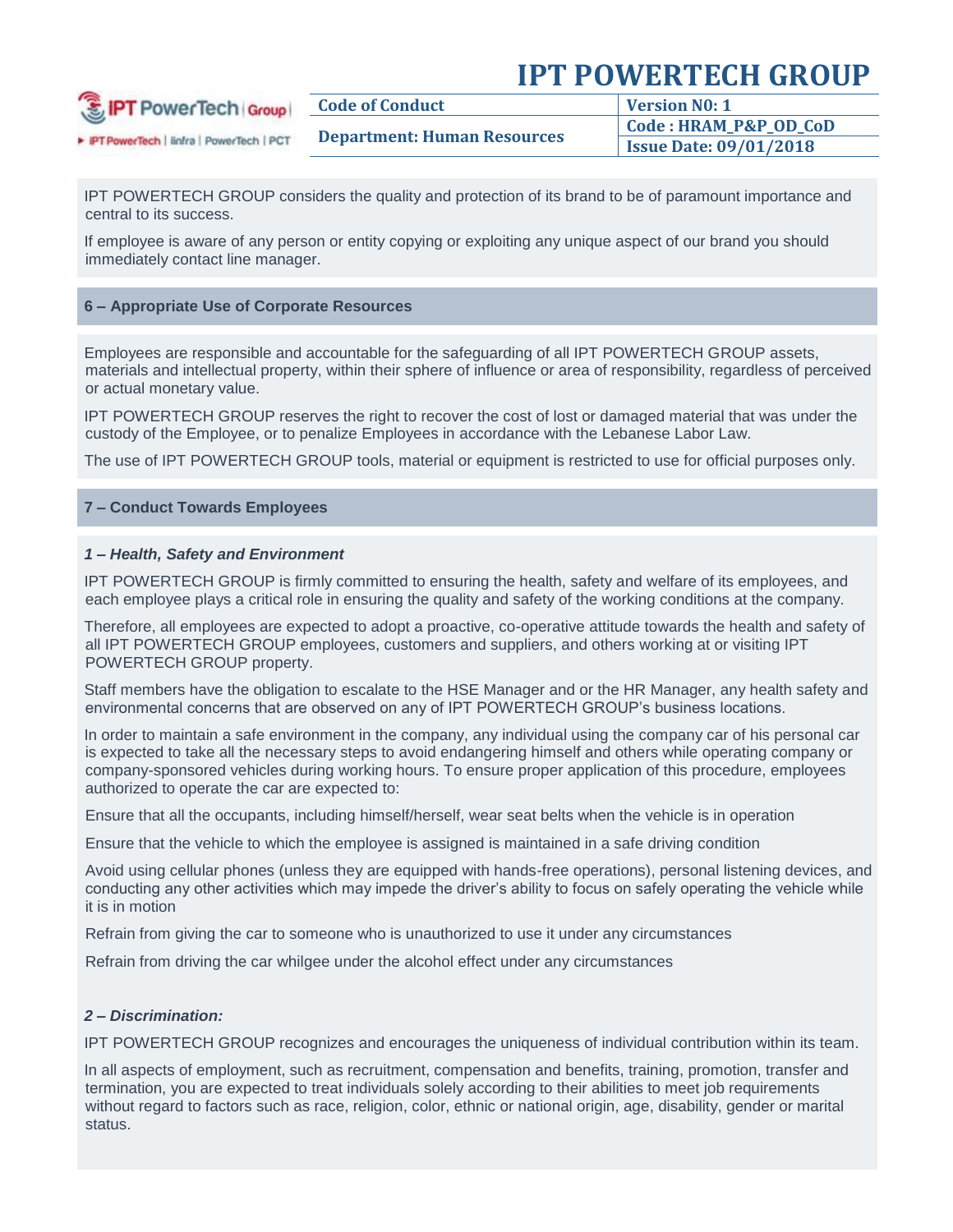| <b>E</b> IPT PowerTech Group            | <b>Code of Conduct</b>             | <b>Version N0: 1</b>          |
|-----------------------------------------|------------------------------------|-------------------------------|
| PT PowerTech   linfra   PowerTech   PCT | <b>Department: Human Resources</b> | Code: HRAM_P&P_OD_CoD         |
|                                         |                                    | <b>Issue Date: 09/01/2018</b> |

### *3 – Harassment:*

It is IPT POWERTECH GROUP's policy to maintain a workplace that is free from harassment. IPT POWERTECH GROUP is committed to having a working environment that is free of discrimination and harassment based on race, color, religion, age, sex, nationality, disability or any protected status. Offensive or harassing behavior will not be tolerated against Employees.

IPT POWERTECH GROUP Employees, customers, vendors and stakeholders shall comply with this policy. Department heads and supervisors shall be responsible and accountable for taking proper actions to end such behavior in their work environment.

IPT POWERTECH GROUP's employees will treat everyone fairly, have mutual respect, promote a team environment and avoid the intent and appearance of unethical or compromising practices.

Any employee who believes that he or she (or another employee) is the object of harassment or discrimination is strongly encouraged to follow the complaint procedure outlined below.

Any employee may initiate the complaint procedure, without fear of reprisal, by immediately reporting such complaints to the:

The employee's immediate supervisor.

The Director of Human Resources.

An officer of IPT POWERTECH GROUP, if the employee feels that he or she is unable to report a complaint to the Director of Human Resources.

Harassment may include but is not limited to:

- Offensive physical actions, written or spoken, and graphic communication (e.g. obscene hand or finger gestures or sexually explicit drawings)

Any type of physical contact when the action is unwelcomed by the recipient.

IPT POWERTECH GROUP takes all complaints of harassment or discrimination seriously. All complaints will be investigated immediately by the Human Resources Department.

The Human Resources Department will review the case and will recommend a course of action in line with the disciplinary policy of IPT POWERTECH GROUP.

Any employee who believes that the actions or words of a supervisor or fellow employee or some other person(s) encountered in the workplace constitute unwelcome harassment has a responsibility to report such incident as soon as possible to the appropriate supervisor, manager or Human Resources Director.

All complaints will remain confidential. Complaints made in good faith will in no way be.

#### *4 – Political and Religious Contact and Contributions*

IPT POWERTECH GROUP in no way wishes to influence people in their personal beliefs. Accordingly, employees may not engage in political or religious activities in the workplace and may not provide IPT POWERTECH GROUP funds or resources to support any political or religious organization or political candidate.

In particular, IPT POWERTECH GROUP disassociates itself from any political or religious activity, which incites extremism or challenges our commitment to cultural diversity and equal opportunity.

#### **8 – Community Relations**